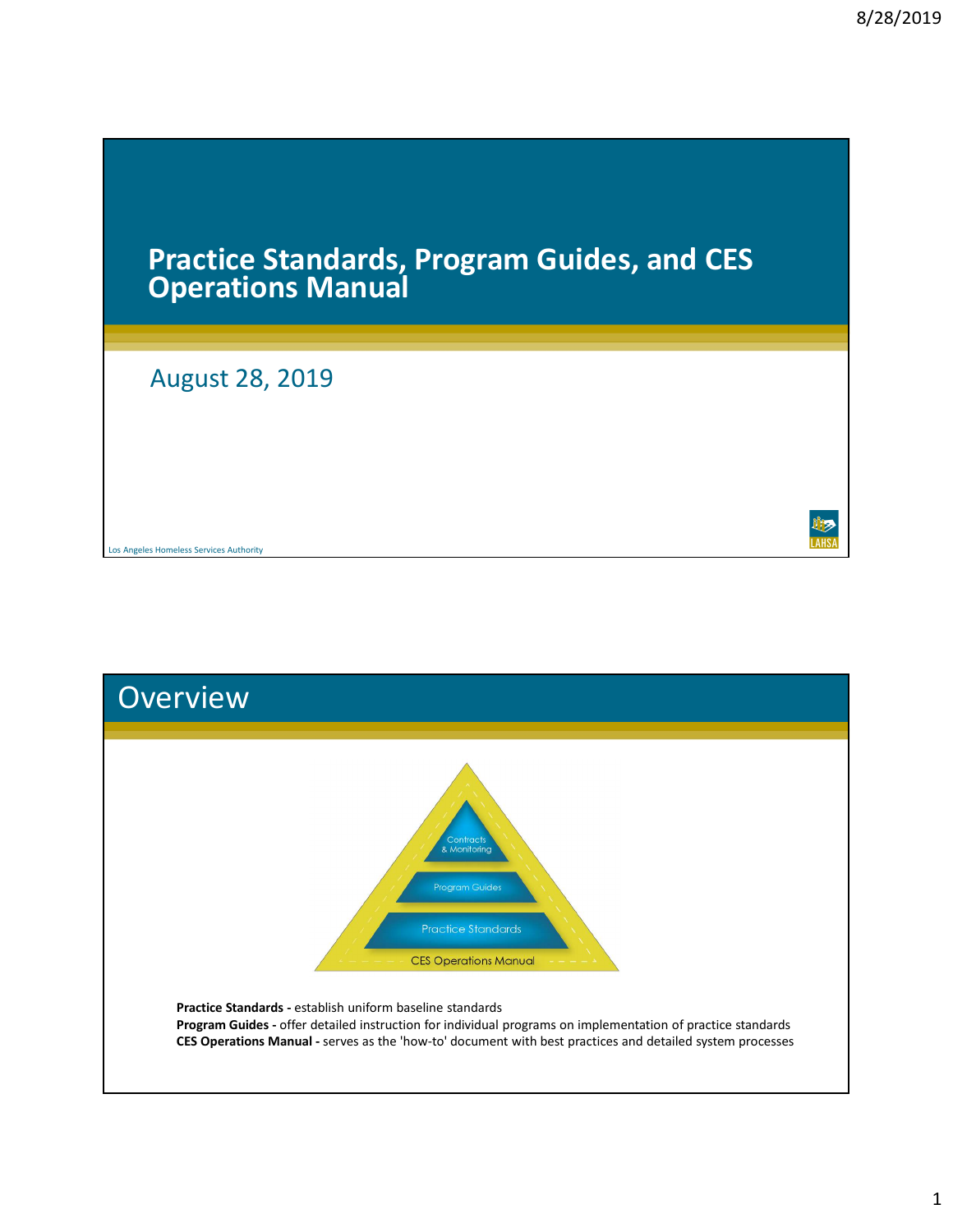# Practice Standards

### Deliverable:

Minimum baseline requirements for homeless system components

## Applicability:

All programs regardless of funders and funding administrators

### Purpose:

Support alignment of program guidance and contractual **Deliverable:**<br>Minimum baseline requirements for homeless system<br>components<br>Applicability:<br>All programs regardless of funders and funding<br>administrators<br>Purpose:<br>Support alignment of programs, regardless of funder,<br>as well **Deliverable:**<br>
Minimum baseline requirements for homeless system<br>
Minimum baseline requirements for homeless system<br> **Applicability:**<br>
All programs regardless of funders and funding<br>
administrators<br>
Purpose:<br>
Support alig

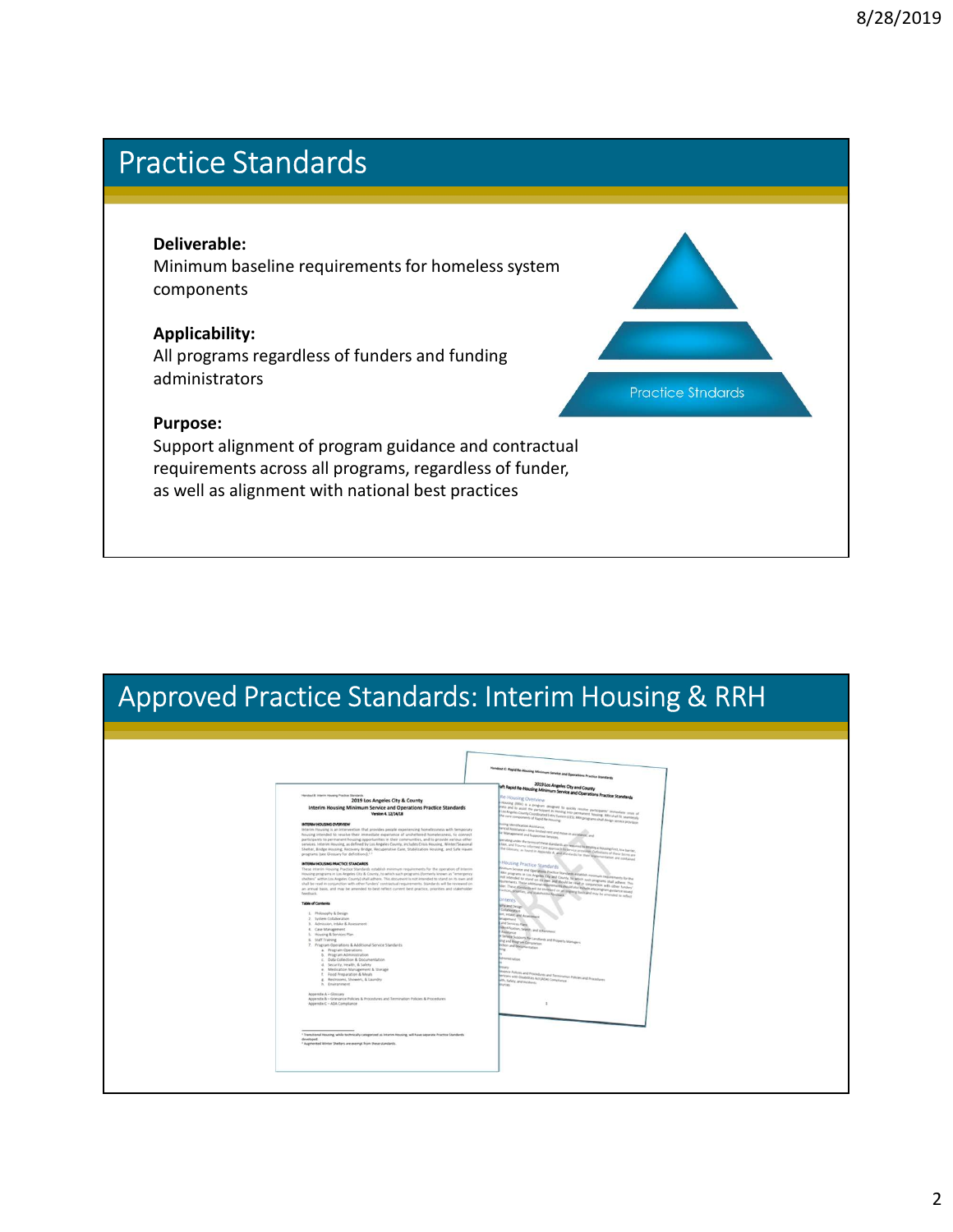# Program Guides

### Deliverable:

More detailed instruction for individual programs

### Applicability:

Specific to each funder's programs (currently LAHSA Program Guides only)

### Purpose:

Provides program contractors with additional program periverable:<br>
More detailed instruction for individual programs<br>
Applicability:<br>
Specific to each funder's programs (currently LAHSA<br>
Practice<br>
Provides program contractors with additional program<br>
Burpose:<br>
Standards incl **Deliverable:**<br>
More detailed instruction for individual programs<br> **Applicability:**<br>
Specific to each funder's programs (currently LAHSA<br>
only)<br>
Purpose:<br>
Provides program contractors with additional program<br>
Provides prog Provides program contractors with additional program<br>guidance that aligns with the baseline Practice<br>Standards including best practices, helpful hints, etc.<br>Castandards including best practices, helpful hints, etc.<br>Details

# CES Operations Manual

### Deliverable:

Details procedures for CES policies, which describe system components and

Standards including best practices, helpful hints, etc.<br> **ES Operations Manual**<br> **Deliverable:**<br>
Details procedures for CES policies, which describe system components and<br>
system flow such as access, assessment, and matchi CES participating agencies and referral partners (includes agencies funded by **ES Operations Manual<br>
Deliverable:**<br>
Details procedures for CES policies, which describe system components and<br>
system flow such as access, assessment, and matching<br> **Applicability:**<br>
CES participating agencies and referr **Conduct access • Ensure transparent access**<br>Figure For CES policies, which describe system components and<br>ener flow such as access, assessment, and matching<br>plicability:<br>participating agencies and referral partners (inclu

### Purpose:

To clarify and align how CES functions across populations and SPAs to:

- 
- 
-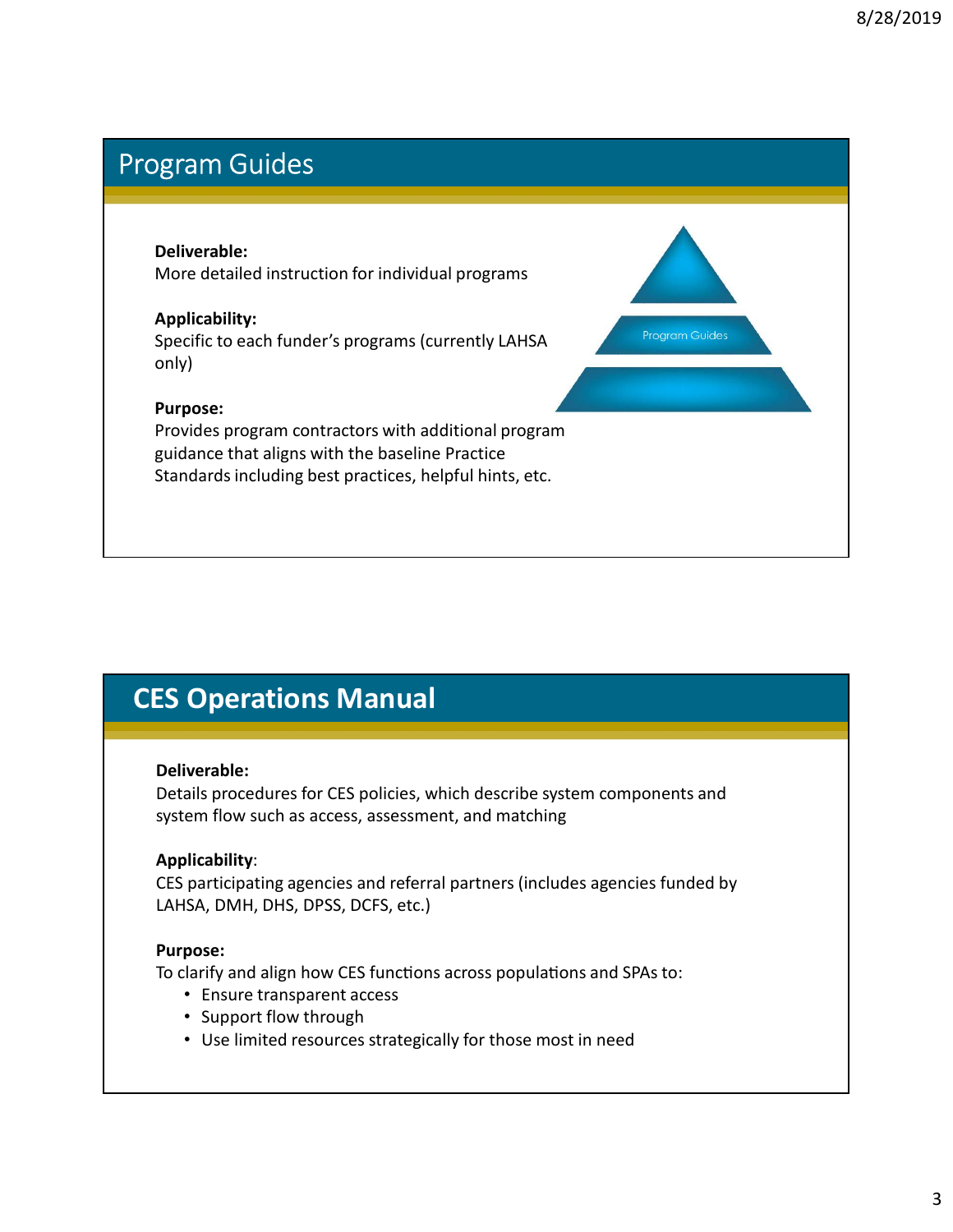|                                        |                                                                                                                 | 8/28/2019 |
|----------------------------------------|-----------------------------------------------------------------------------------------------------------------|-----------|
|                                        |                                                                                                                 |           |
| <b>Target Implementation Dates</b>     |                                                                                                                 |           |
|                                        |                                                                                                                 |           |
| Practice<br><b>Standards</b>           | • Interim Housing: Fall 2019<br>• RRH: Fall 2019<br>• PSH: TBD                                                  |           |
| Program<br><b>Guides</b>               | • Interim Housing: ongoing,<br>starting Fall 2019<br>• RRH: ongoing starting Fall 2019<br>• PSH and others: TBD |           |
| <b>CES Operations</b><br><b>Manual</b> | • Phase 1: Fall 2019<br>• Phase 2: Spring 2020                                                                  |           |
|                                        |                                                                                                                 |           |

|                                                                   |                                        | • PSH and others: TBD                                                 |                                                                                                                       |
|-------------------------------------------------------------------|----------------------------------------|-----------------------------------------------------------------------|-----------------------------------------------------------------------------------------------------------------------|
|                                                                   | <b>CES Operations</b><br><b>Manual</b> | • Phase 1: Fall 2019<br>• Phase 2: Spring 2020                        |                                                                                                                       |
|                                                                   |                                        |                                                                       |                                                                                                                       |
|                                                                   |                                        | <b>Communication &amp; Training Plan</b>                              |                                                                                                                       |
| <b>What</b>                                                       |                                        | <b>Method</b>                                                         | <b>Who</b>                                                                                                            |
| Introductory overview<br>(definitions,<br>applicability, purpose) | $\bullet$<br>$\bullet$                 | In person presentations<br>Webinars<br>• CES Connection<br>newsletter | <b>Policy Council; Homeless</b><br>Deputies; LAHSA<br>Commission; SPA Coalitions;<br>Providers; Community at<br>large |
| Specialized content<br>training (in<br>development)               | $\bullet$                              | In person<br>• Webinars<br>• Online portal                            | Providers, by agency type<br>and system function                                                                      |
|                                                                   |                                        |                                                                       |                                                                                                                       |